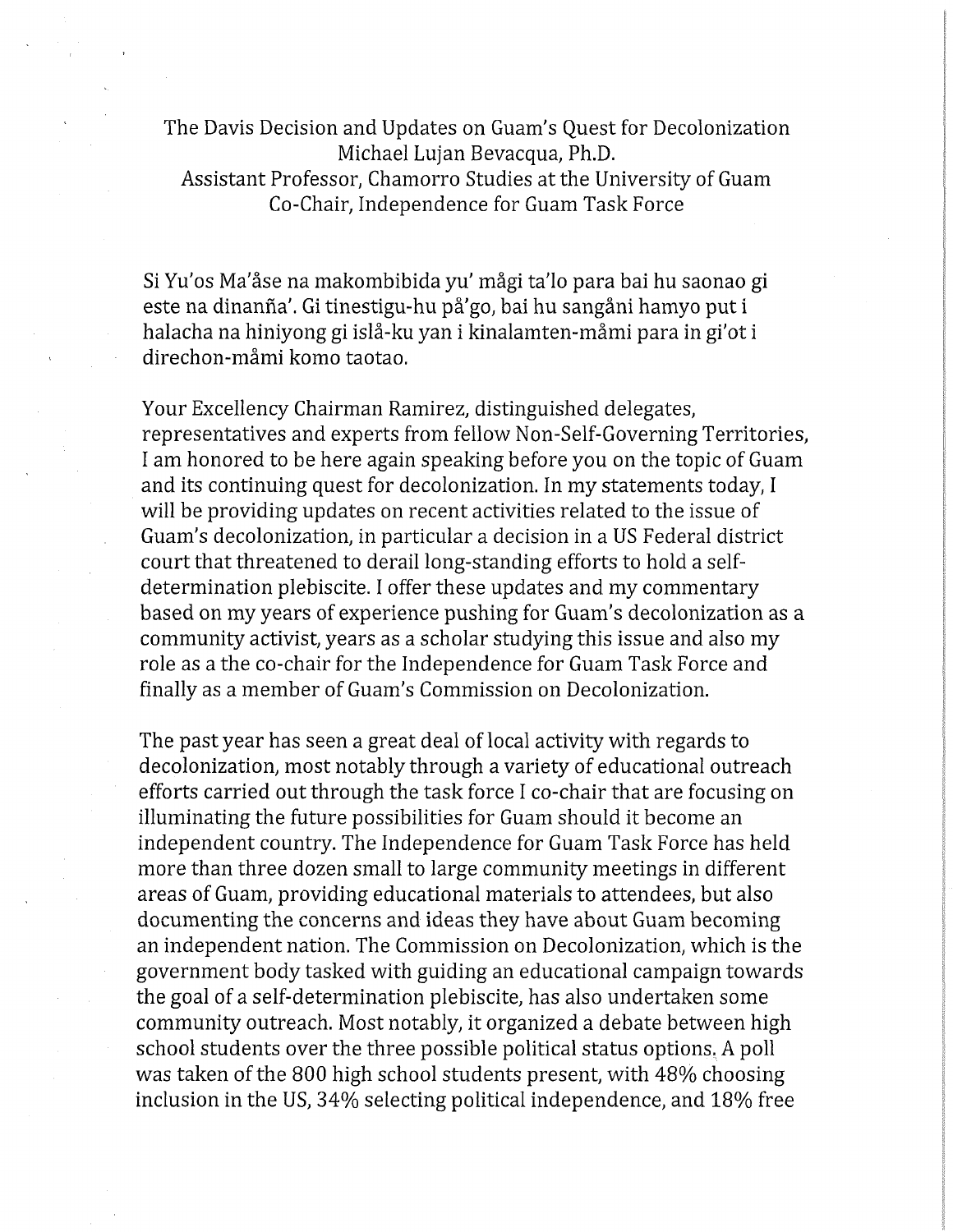association with the United States. With the efforts underway, there was discussion within the Commission on Decolonization that a plebiscite might be held as early as 2018 or 2020.

March 8th of this year, however, represented a dark day in terms of efforts for decolonization and the prospects of working collaboratively with our administering power in ensuring that this process be carried out in the spirit of restorative justice. On that day, Judge Frances Tydingco-Gatewood rendered her decision in a case that had been looming over the island since 2011, that of Arnold Davis v. the Guam Election Commission.

Davis, a Caucasian man who has been a long-time resident of Guam, sued the Government of Guam in 2011 over a proposed selfdetermination plebiscite that was designed to ensure the voices of the island's native inhabitants would be heard in terms of determining a future political status for the island. Per current Guam law, Davis does not meet the requirements of a native inhabitant of Guam, or those eligible to participate in the self-determination plebiscite. He sued the Government of Guam on the basis that the plebiscite was "discriminatory" and "unconstitutional."

Justice Tydingco-Gatewood ruled in favor of Davis, basing her decision on a very narrow reading of US law. She called for the vote to be opened to any and all residents of Guam.

The problems with this ruling are apparent, even absent any legal training. In general, a process of decolonization that must follow the rules of the colonizer is not decolonization: it is an extension of colonization. It is a transformation of colonization into another form, while protecting the same structures of power and inequality.

If we dig deeper, however, we see even more problems. Firstly, the plebiscite is not race-based, but instead time-based. Those who are native inhabitants and can vote are those who were residents of Guam (and their descendants) at a time when the US Congress recognized that Guam had a unique and definable "people" through the passage of its Organic Act for the island in 1950. This population was comprised of approximately 90% indigenous Chamorro people, and 10% other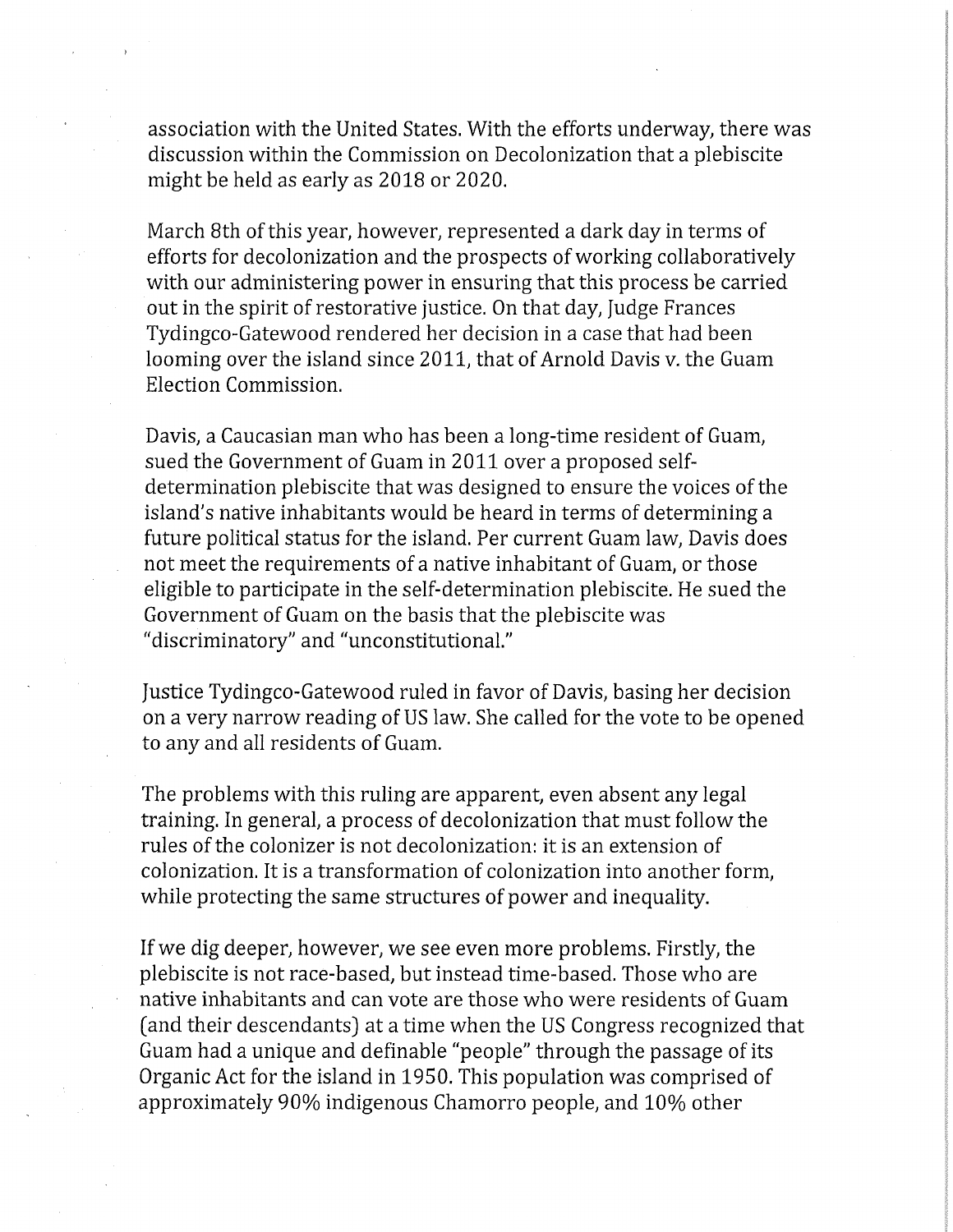groups that had made Guam their home. Secondly, the court deemed that a self-determination plebiscite is of the same character as voting in regular elections within a polity. Rather than acknowledge the vast amount of history around the world on this issue, where dozens of countries underwent their own struggles for self-determination and held plebiscites to determine their next steps, the federal judge simply interpreted a self-determination plebiscite as an election and applied the US constitution to it without any reasonable or rational context.

When the court heard arguments on the case last year, Davis' attorney had gone so far as to claim that international law doesn't exist and no one knows what it is. Unfortunately, the district judge chose to agree with his vapid assessment, and her decision refused to acknowledge any relevance to international law or conventions in deciding this case. Finally, advocates of decolonization in Guam have long charged the administering power with rank hypocrisy, due to the way it selectively applies the US Constitution to the island and its indigenous people.

This decision had a chilling effect on activities that were already underway to educate the Guam community as to the three basic political status options. There was a great deal of confusion, especially among the island's indigenous community, as it appeared that the US federal government was denying their existence and their rights, including their right to restorative justice.

The administering power's lack of concern for UN resolutions and conventions, and its own obligations with regards to the maintenance and support of non-self-governing territories, has led to decades of policies which have increased the US military presence to the island of Guam and dramatically increased the number of non-Chamorros to the point where Chamorros now only make up 37% of the population.

This plebiscite is meant to assist in determining the desires of Guam's indigenous people, after being ignored or shut out of power for centuries. The decision of the US district court brings us to the odious point where now someone who has been on the island for just a few minutes can be considered to have just as much right to the island as someone whose family has been there for thousands of years.